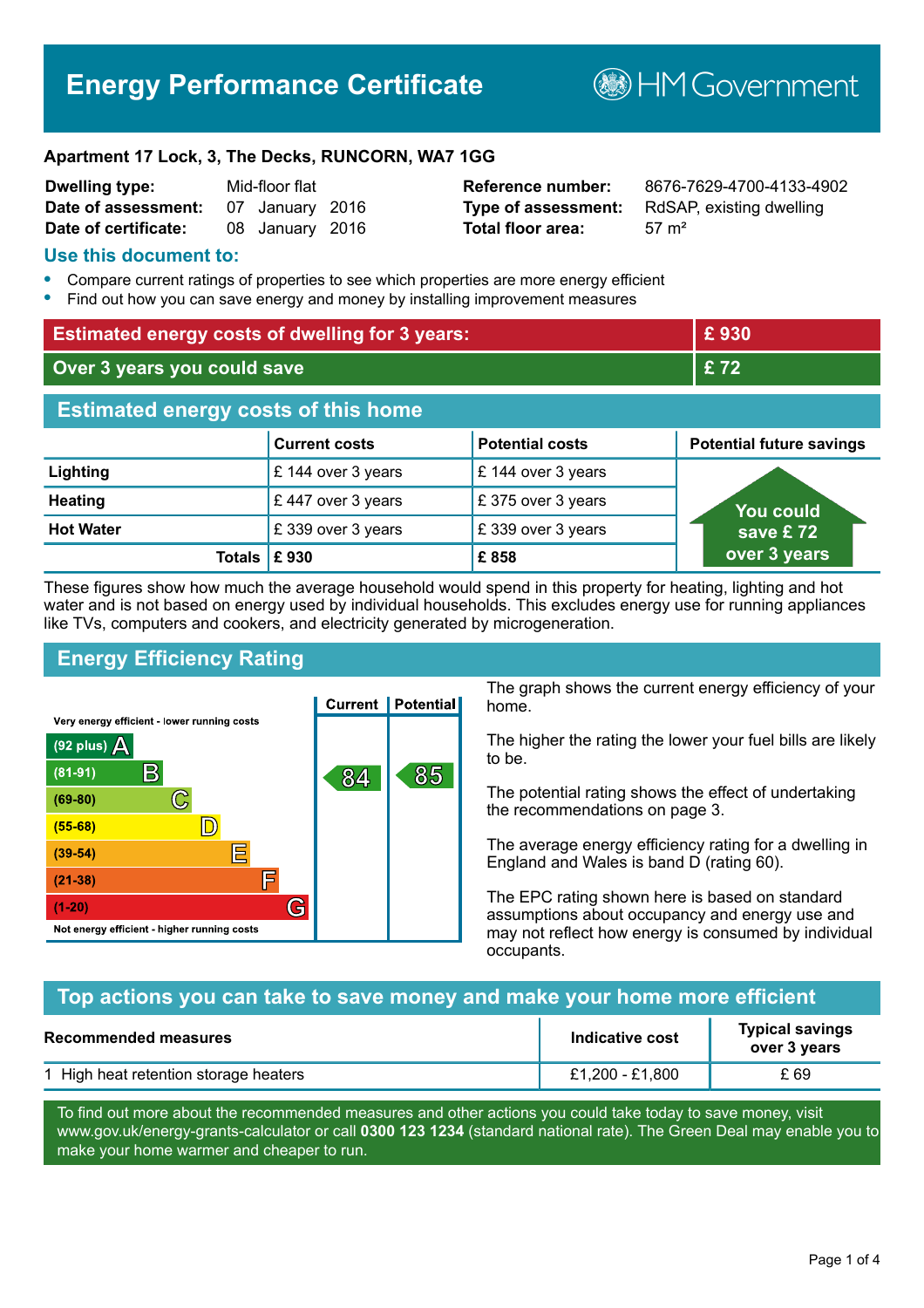#### **Summary of this home's energy performance related features**

| <b>Element</b>        | <b>Description</b>                          | <b>Energy Efficiency</b> |
|-----------------------|---------------------------------------------|--------------------------|
| Walls                 | System built, as built, insulated (assumed) | ★★★★☆                    |
| Roof                  | (another dwelling above)                    |                          |
| Floor                 | (another dwelling below)                    |                          |
| Windows               | Fully double glazed                         | ★★★★☆                    |
| Main heating          | Electric storage heaters                    | ★★★☆☆                    |
| Main heating controls | Automatic charge control                    | ★★★☆☆                    |
| Secondary heating     | Portable electric heaters (assumed)         |                          |
| Hot water             | Electric immersion, off-peak                | ★★★☆☆                    |
| Lighting              | Low energy lighting in all fixed outlets    | *****                    |

Current primary energy use per square metre of floor area: 191 kWh/m² per year

The assessment does not take into consideration the physical condition of any element. 'Assumed' means that the insulation could not be inspected and an assumption has been made in the methodology based on age and type of construction.

#### **Low and zero carbon energy sources**

Low and zero carbon energy sources are sources of energy that release either very little or no carbon dioxide into the atmosphere when they are used. Installing these sources may help reduce energy bills as well as cutting carbon. There are none provided for this home.

#### **Your home's heat demand**

For most homes, the vast majority of energy costs derive from heating the home. Where applicable, this table shows the energy that could be saved in this property by insulating the loft and walls, based on typical energy use (shown within brackets as it is a reduction in energy use).

| <b>Heat demand</b>           | <b>Existing dwelling</b> | Impact of loft<br>insulation | Impact of cavity<br>wall insulation | Impact of solid<br>wall insulation |
|------------------------------|--------------------------|------------------------------|-------------------------------------|------------------------------------|
| Space heating (kWh per year) | 1.625                    | N/A                          | N/A                                 | N/A                                |
| Water heating (kWh per year) | .630                     |                              |                                     |                                    |

You could receive Renewable Heat Incentive (RHI) payments and help reduce carbon emissions by replacing your existing heating system with one that generates renewable heat, subject to meeting minimum energy efficiency requirements. The estimated energy required for space and water heating will form the basis of the payments. For more information, search for the domestic RHI on the www.gov.uk website.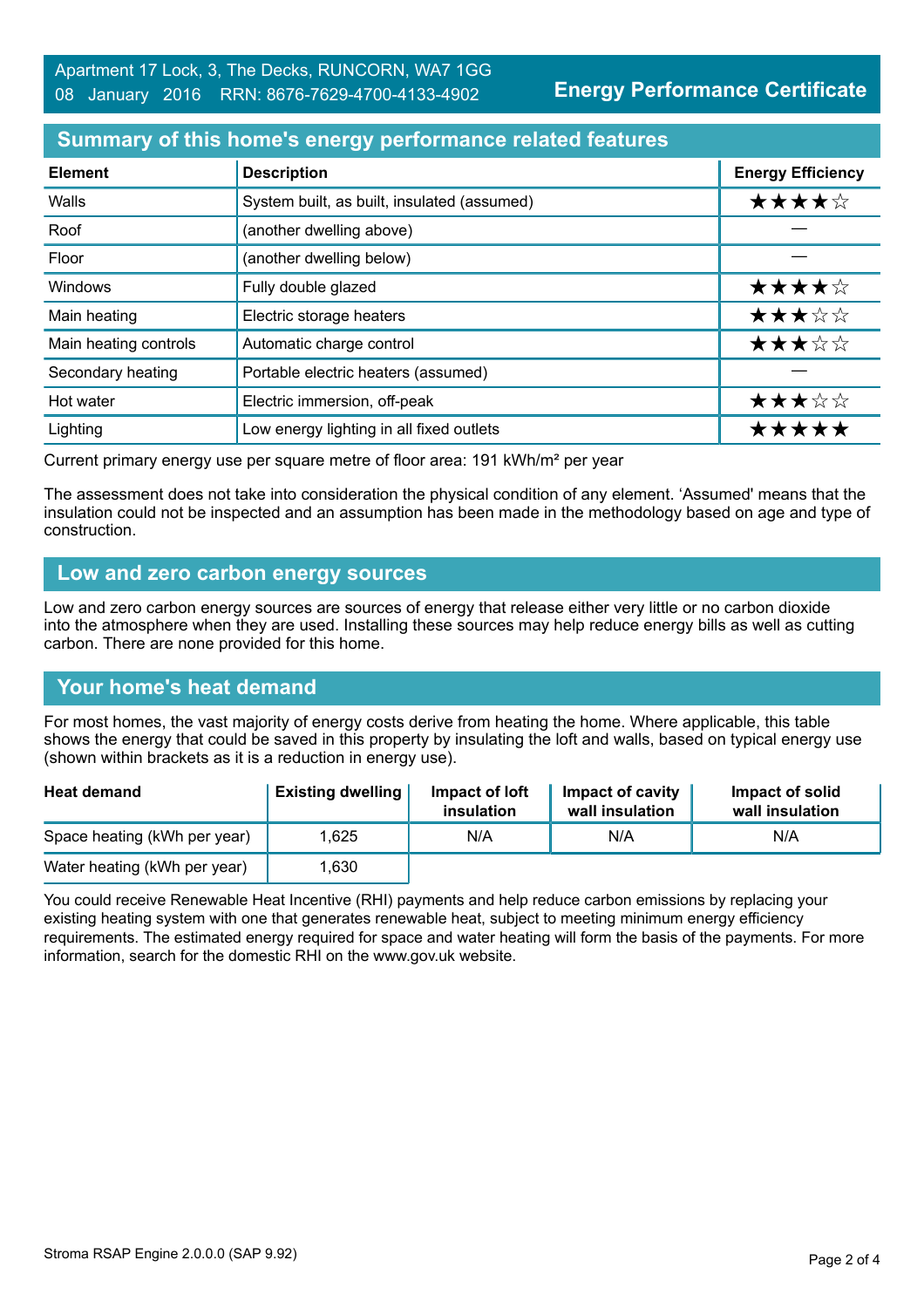#### **Recommendations**

The measures below will improve the energy performance of your dwelling. The performance ratings after improvements listed below are cumulative; that is, they assume the improvements have been installed in the order that they appear in the table. Further information about the recommended measures and other simple actions you could take today to save money is available at www.gov.uk/energy-grants-calculator. Before installing measures, you should make sure you have secured the appropriate permissions, where necessary. Such permissions might include permission from your landlord (if you are a tenant) or approval under Building Regulations for certain types of work.

| Recommended measures                | Indicative cost | <b>Typical savings</b><br>per year | <b>Rating after</b><br>improvement |
|-------------------------------------|-----------------|------------------------------------|------------------------------------|
| High heat retention storage heaters | £1,200 - £1,800 | £ 23                               | <b>B85</b>                         |

#### **Alternative measures**

There are alternative measures below which you could also consider for your home.

- **•** Biomass boiler (Exempted Appliance if in Smoke Control Area)
- **•** Air or ground source heat pump

### **Opportunity to benefit from a Green Deal on this property**

Green Deal Finance allows you to pay for some of the cost of your improvements in instalments under a Green Deal Plan (note that this is a credit agreement, but with instalments being added to the electricity bill for the property). The availability of a Green Deal Plan will depend upon your financial circumstances. There is a limit to how much Green Deal Finance can be used, which is determined by how much energy the improvements are estimated to **save** for a 'typical household'.

You may be able to obtain support towards repairs or replacements of heating systems and/or basic insulation measures, if you are in receipt of qualifying benefits or tax credits. To learn more about this scheme and the rules about eligibility, call the Energy Saving Advice Service on **0300 123 1234** for England and Wales.